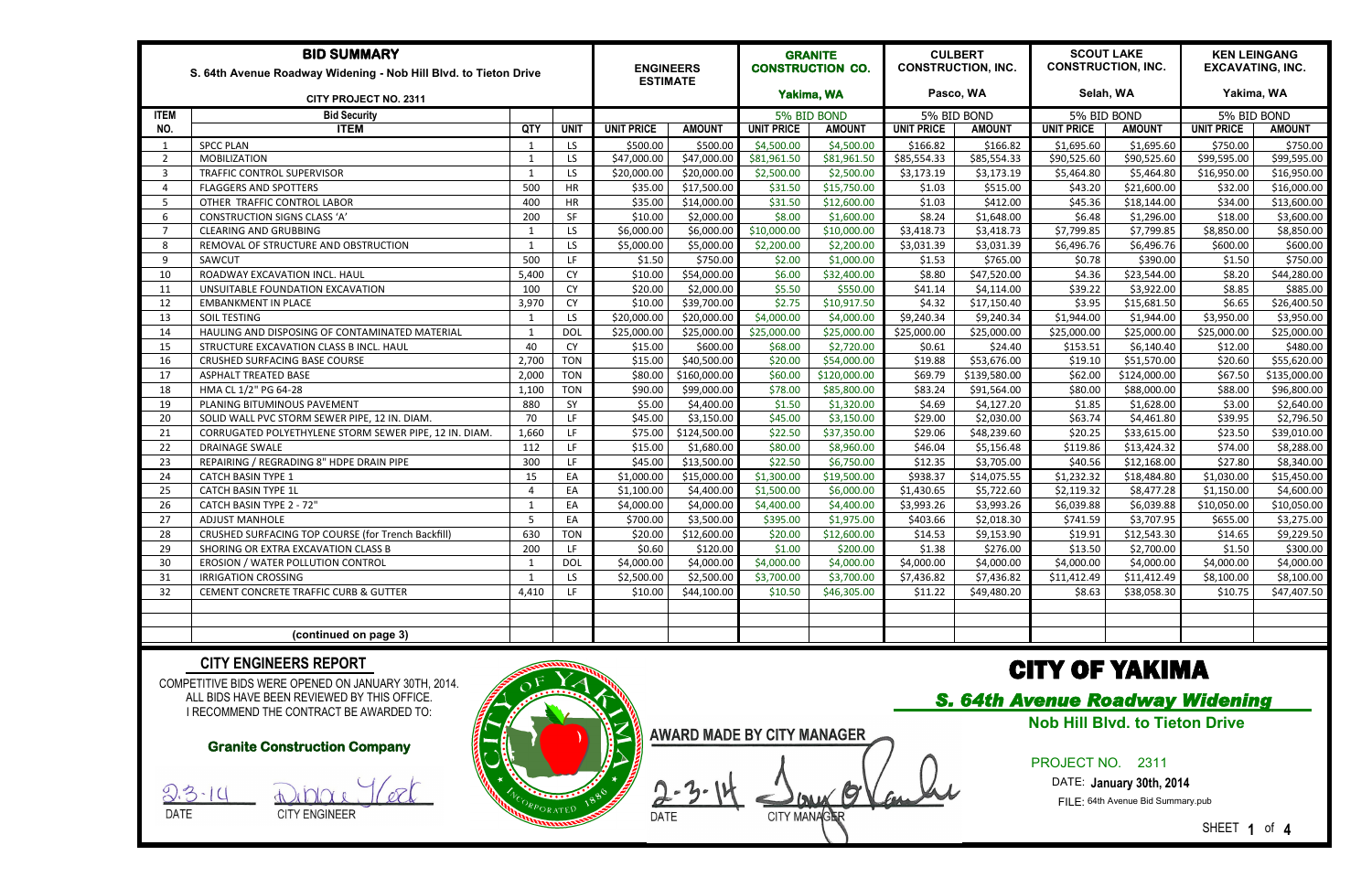| <b>BID SUMMARY</b><br>S. 64th Avenue Roadway Widening - Nob Hill Blvd. to Tieton Drive |                                                        |                |             |                   | <b>REED TRUCKING &amp;</b><br><b>EXCAVATING, INC.</b> |                   | APOLLO, INC.  |                   | <b>COLUMBIA ASPHALT</b><br>& GRAVEL, INC. |                   |               |                   |               |
|----------------------------------------------------------------------------------------|--------------------------------------------------------|----------------|-------------|-------------------|-------------------------------------------------------|-------------------|---------------|-------------------|-------------------------------------------|-------------------|---------------|-------------------|---------------|
| <b>CITY PROJECT NO. 2311</b>                                                           |                                                        |                |             |                   | Puyallup, WA                                          |                   | Kennewick, WA |                   | Yakima, WA                                |                   |               |                   |               |
| <b>ITEM</b>                                                                            | <b>Bid Security</b>                                    |                |             |                   |                                                       |                   |               |                   |                                           |                   |               |                   |               |
| NO.                                                                                    | <b>ITEM</b>                                            | QTY            | <b>UNIT</b> | <b>UNIT PRICE</b> | <b>AMOUNT</b>                                         | <b>UNIT PRICE</b> | <b>AMOUNT</b> | <b>UNIT PRICE</b> | <b>AMOUNT</b>                             | <b>UNIT PRICE</b> | <b>AMOUNT</b> | <b>UNIT PRICE</b> | <b>AMOUNT</b> |
|                                                                                        | <b>SPCC PLAN</b>                                       |                | LS          | \$500.00          | \$500.00                                              | \$1,000.00        | \$1,000.00    | \$850.00          | \$850.00                                  |                   |               |                   |               |
| $\overline{2}$                                                                         | <b>MOBILIZATION</b>                                    | $\overline{1}$ | LS.         | \$55,000.00       | \$55,000.00                                           | \$94,050.00       | \$94,050.00   | \$75,867.12       | \$75,867.12                               |                   |               |                   |               |
| 3                                                                                      | TRAFFIC CONTROL SUPERVISOR                             | $\overline{1}$ | <b>LS</b>   | \$7,500.00        | \$7,500.00                                            | \$14,000.00       | \$14,000.00   | \$7,000.00        | \$7,000.00                                |                   |               |                   |               |
|                                                                                        | <b>FLAGGERS AND SPOTTERS</b>                           | 500            | HR          | \$42.00           | \$21,000.00                                           | \$46.00           | \$23,000.00   | \$42.00           | \$21,000.00                               |                   |               |                   |               |
| -5                                                                                     | OTHER TRAFFIC CONTROL LABOR                            | 400            | HR          | \$42.00           | \$16,800.00                                           | \$48.00           | \$19,200.00   | \$45.00           | \$18,000.00                               |                   |               |                   |               |
| -6                                                                                     | <b>CONSTRUCTION SIGNS CLASS 'A'</b>                    | 200            | SF          | \$5.00            | \$1,000.00                                            | \$9.00            | \$1,800.00    | \$13.00           | \$2,600.00                                |                   |               |                   |               |
| -7                                                                                     | <b>CLEARING AND GRUBBING</b>                           | $\overline{1}$ | LS.         | \$4,500.00        | \$4,500.00                                            | \$7,000.00        | \$7,000.00    | \$15,000.00       | \$15,000.00                               |                   |               |                   |               |
| -8                                                                                     | REMOVAL OF STRUCTURE AND OBSTRUCTION                   | $\overline{1}$ | LS          | \$7,500.00        | \$7,500.00                                            | \$3,300.00        | \$3,300.00    | \$600.00          | \$600.00                                  |                   |               |                   |               |
| 9                                                                                      | SAWCUT                                                 | 500            | LF          | \$1.00            | \$500.00                                              | \$2.00            | \$1,000.00    | \$1.50            | \$750.00                                  |                   |               |                   |               |
| 10                                                                                     | ROADWAY EXCAVATION INCL. HAUL                          | 5,400          | CY          | \$10.00           | \$54,000.00                                           | \$10.75           | \$58,050.00   | \$13.00           | \$70,200.00                               |                   |               |                   |               |
| 11                                                                                     | UNSUITABLE FOUNDATION EXCAVATION                       | 100            | <b>CY</b>   | \$4.00            | \$400.00                                              | \$60.00           | \$6,000.00    | \$9.75            | \$975.00                                  |                   |               |                   |               |
| 12                                                                                     | <b>EMBANKMENT IN PLACE</b>                             | 3,970          | CY          | \$2.00            | \$7,940.00                                            | \$5.20            | \$20,644.00   | \$4.50            | \$17,865.00                               |                   |               |                   |               |
| 13                                                                                     | SOIL TESTING                                           | 1              | LS.         | \$7,200.00        | \$7,200.00                                            | \$5,500.00        | \$5,500.00    | \$2,000.00        | \$2,000.00                                |                   |               |                   |               |
| 14                                                                                     | HAULING AND DISPOSING OF CONTAMINATED MATERIAL         | $\overline{1}$ | <b>DOL</b>  | \$25,000.00       | \$25,000.00                                           | \$25,000.00       | \$25,000.00   | \$25,000.00       | \$25,000.00                               |                   |               |                   |               |
| 15                                                                                     | STRUCTURE EXCAVATION CLASS B INCL. HAUL                | 40             | <b>CY</b>   | \$7.00            | \$280.00                                              | \$18.50           | \$740.00      | \$12.60           | \$504.00                                  |                   |               |                   |               |
| 16                                                                                     | <b>CRUSHED SURFACING BASE COURSE</b>                   | 2,700          | <b>TON</b>  | \$24.00           | \$64,800.00                                           | \$17.50           | \$47,250.00   | \$22.50           | \$60,750.00                               |                   |               |                   |               |
| 17                                                                                     | <b>ASPHALT TREATED BASE</b>                            | 2,000          | <b>TON</b>  | \$70.00           | \$140,000.00                                          | \$66.00           | \$132,000.00  | \$74.00           | \$148,000.00                              |                   |               |                   |               |
| 18                                                                                     | HMA CL 1/2" PG 64-28                                   | 1,100          | <b>TON</b>  | \$92.00           | \$101,200.00                                          | \$86.00           | \$94,600.00   | \$97.00           | \$106,700.00                              |                   |               |                   |               |
| 19                                                                                     | PLANING BITUMINOUS PAVEMENT                            | 880            | SY          | \$4.50            | \$3,960.00                                            | \$1.50            | \$1,320.00    | \$3.30            | \$2,904.00                                |                   |               |                   |               |
| -20                                                                                    | SOLID WALL PVC STORM SEWER PIPE, 12 IN. DIAM.          | 70             | LF          | \$90.00           | \$6,300.00                                            | \$28.00           | \$1,960.00    | \$42.00           | \$2,940.00                                |                   |               |                   |               |
| 21                                                                                     | CORRUGATED POLYETHYLENE STORM SEWER PIPE, 12 IN. DIAM. | 1,660          | LF.         | \$22.00           | \$36,520.00                                           | \$28.00           | \$46,480.00   | \$24.50           | \$40,670.00                               |                   |               |                   |               |
| 22                                                                                     | <b>DRAINAGE SWALE</b>                                  | 112            | LF          | \$175.00          | \$19,600.00                                           | \$65.00           | \$7,280.00    | \$115.00          | \$12,880.00                               |                   |               |                   |               |
| 23                                                                                     | REPAIRING / REGRADING 8" HDPE DRAIN PIPE               | 300            | LF          | \$17.00           | \$5,100.00                                            | \$32.00           | \$9,600.00    | \$29.25           | \$8,775.00                                |                   |               |                   |               |
| 24                                                                                     | <b>CATCH BASIN TYPE 1</b>                              | 15             | EA          | \$625.00          | \$9,375.00                                            | \$1,200.00        | \$18,000.00   | \$1,100.00        | \$16,500.00                               |                   |               |                   |               |
| 25                                                                                     | <b>CATCH BASIN TYPE 1L</b>                             | $\overline{4}$ | EA          | \$995.00          | \$3,980.00                                            | \$1,450.00        | \$5,800.00    | \$1,225.00        | \$4,900.00                                |                   |               |                   |               |
| 26                                                                                     | CATCH BASIN TYPE 2 - 72"                               |                | EA          | \$4,400.00        | \$4,400.00                                            | \$11,000.00       | \$11,000.00   | \$10,500.00       | \$10,500.00                               |                   |               |                   |               |
| 27                                                                                     | <b>ADJUST MANHOLE</b>                                  | -5             | EA          | \$500.00          | \$2,500.00                                            | \$325.00          | \$1,625.00    | \$1,500.00        | \$7,500.00                                |                   |               |                   |               |
| 28                                                                                     | CRUSHED SURFACING TOP COURSE (for Trench Backfill)     | 630            | <b>TON</b>  | \$21.00           | \$13,230.00                                           | \$19.50           | \$12,285.00   | \$15.00           | \$9,450.00                                |                   |               |                   |               |
| 29                                                                                     | SHORING OR EXTRA EXCAVATION CLASS B                    | 200            | LF          | \$1.00            | \$200.00                                              | \$1.00            | \$200.00      | \$1.50            | \$300.00                                  |                   |               |                   |               |
| 30                                                                                     | EROSION / WATER POLLUTION CONTROL                      | $\overline{1}$ | <b>DOL</b>  | \$4,000.00        | \$4,000.00                                            | \$4,000.00        | \$4,000.00    | \$4,000.00        | \$4,000.00                                |                   |               |                   |               |
| 31                                                                                     | <b>IRRIGATION CROSSING</b>                             |                | LS          | \$7,800.00        | \$7,800.00                                            | \$7,000.00        | \$7,000.00    | \$9,500.00        | \$9,500.00                                |                   |               |                   |               |
| 32                                                                                     | CEMENT CONCRETE TRAFFIC CURB & GUTTER                  | 4,410          | LF.         | \$14.00           | \$61,740.00                                           | \$12.00           | \$52,920.00   | \$10.00           | \$44,100.00                               |                   |               |                   |               |
|                                                                                        |                                                        |                |             |                   |                                                       |                   |               |                   |                                           |                   |               |                   |               |
|                                                                                        |                                                        |                |             |                   |                                                       |                   |               |                   |                                           |                   |               |                   |               |
|                                                                                        | (continued on page 4)                                  |                |             |                   |                                                       |                   |               |                   |                                           |                   |               |                   |               |
|                                                                                        |                                                        |                |             |                   |                                                       |                   |               |                   |                                           |                   |               |                   |               |



## CITY OF YAKIMA

### PROJECT NO. 2311

### DATE: **January 30th, 2014**

## *S. 64th Avenue Roadway Widening*  **Nob Hill Blvd. to Tieton Drive**

FILE: 64th Avenue Bid Summary.pub

SHEET **2** of **4**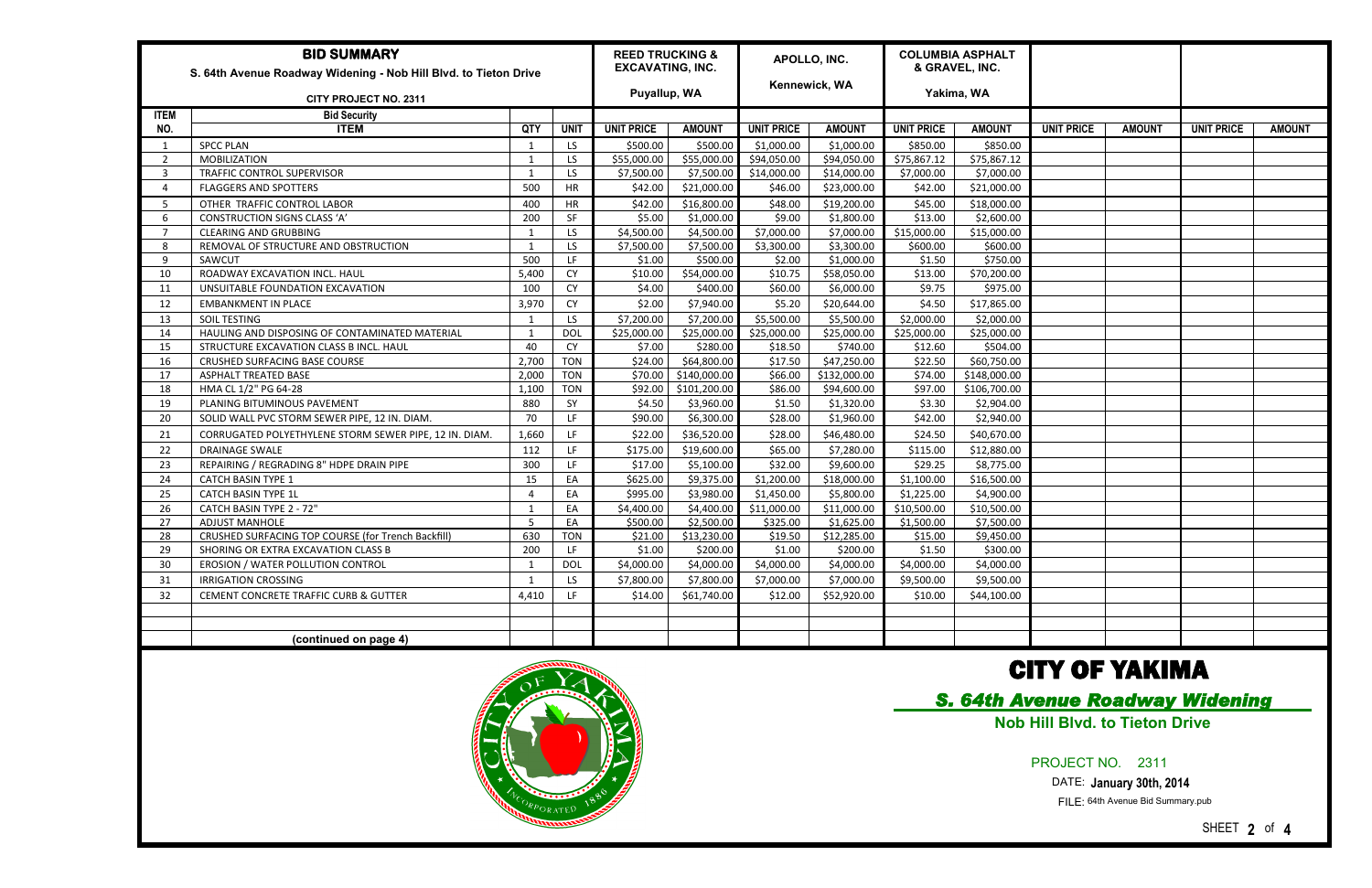| <b>BID SUMMARY</b><br>S. 64th Avenue Roadway Widening - Nob Hill Blvd. to Tieton Drive |                                                      |                          |             |                   | <b>ENGINEERS</b><br><b>ESTIMATE</b> | <b>GRANITE</b><br><b>CONSTRUCTION CO.</b> |               | <b>CULBERT</b><br><b>CONSTRUCTION, INC.</b> |               | <b>SCOUT LAKE</b><br><b>CONSTRUCTION, INC.</b> |               | <b>KEN LEINGANG</b><br><b>EXCAVATING, INC.</b> |               |
|----------------------------------------------------------------------------------------|------------------------------------------------------|--------------------------|-------------|-------------------|-------------------------------------|-------------------------------------------|---------------|---------------------------------------------|---------------|------------------------------------------------|---------------|------------------------------------------------|---------------|
|                                                                                        | <b>CITY PROJECT NO. 2311</b>                         |                          |             |                   |                                     | Yakima, WA                                |               | Pasco, WA                                   |               | Selah, WA                                      |               | Yakima, WA                                     |               |
| <b>ITEM</b>                                                                            | <b>Bid Security</b>                                  |                          |             |                   |                                     | 5% BID BOND                               |               | 5% BID BOND                                 |               | 5% BID BOND                                    |               | 5% BID BOND                                    |               |
| NO.                                                                                    | <b>ITEM</b>                                          | QTY                      | <b>UNIT</b> | <b>UNIT PRICE</b> | <b>AMOUNT</b>                       | <b>UNIT PRICE</b>                         | <b>AMOUNT</b> | <b>UNIT PRICE</b>                           | <b>AMOUNT</b> | <b>UNIT PRICE</b>                              | <b>AMOUNT</b> | <b>UNIT PRICE</b>                              | <b>AMOUNT</b> |
|                                                                                        | (continued from page 1)                              |                          |             |                   |                                     |                                           |               |                                             |               |                                                |               |                                                |               |
|                                                                                        |                                                      |                          |             |                   |                                     |                                           |               |                                             |               |                                                |               |                                                |               |
| 33                                                                                     | 10-FOOT GALVANIZED CHAIN LINK FENCE                  | -1                       | LS.         | \$25,000.00       | \$25,000.00                         | \$22,000.00                               | \$22,000.00   | \$30,075.93                                 | \$30,075.93   | \$25,272.00                                    | \$25,272.00   | \$27,875.00                                    | \$27,875.00   |
| 34                                                                                     | REMOVING & RESETTING CHAIN LINK FENCE, TYPE 3        | 120                      | LF.         | \$30.00           | \$3,600.00                          | \$30.00                                   | \$3,600.00    | \$33.73                                     | \$4,047.60    | \$17.46                                        | \$2,095.20    | \$18.25                                        | \$2,190.00    |
| 35                                                                                     | CHAIN LINK FENCE, 4 FOOT                             | 53                       | LF.         | \$20.00           | \$1,060.00                          | \$38.00                                   | \$2,014.00    | \$30.60                                     | \$1,621.80    | \$23.16                                        | \$1,227.48    | \$24.25                                        | \$1,285.25    |
| 36                                                                                     | END, GATE, CORNER AND PULL POST FOR CHAIN LINK FENCE | $\Lambda$                | EA          | \$200.00          | \$800.00                            | \$450.00                                  | \$1,800.00    | \$461.02                                    | \$1,844.08    | \$214.47                                       | \$857.88      | \$230.00                                       | \$920.00      |
| 37                                                                                     | CEMENT CONCRETE SIDEWALK - 4 INCH THICK              | 1,590                    | SY          | \$30.00           | \$47,700.00                         | \$38.00                                   | \$60,420.00   | \$38.82                                     | \$61,723.80   | \$30.13                                        | \$47,906.70   | \$39.75                                        | \$63,202.50   |
| 38                                                                                     | CEMENT CONCRETE SIDEWALK - 6 INCH THICK              | 60                       | SY          | \$40.00           | \$2,400.00                          | \$41.00                                   | \$2,460.00    | \$48.57                                     | \$2,914.20    | \$38.88                                        | \$2,332.80    | \$49.00                                        | \$2,940.00    |
| 39                                                                                     | CEMENT CONC. CURB RAMP TYPE PARALLEL A               | $\boldsymbol{\varDelta}$ | EA          | \$1,500.00        | \$6,000.00                          | \$1,500.00                                | \$6,000.00    | \$574.53                                    | \$2,298.12    | \$864.00                                       | \$3,456.00    | \$1,015.00                                     | \$4,060.00    |
| 40                                                                                     | DETECTIBLE WARNING SURFACE                           | 20                       | SF          | \$40.00           | \$800.00                            | \$20.25                                   | \$405.00      | \$12.38                                     | \$247.60      | \$216.00                                       | \$4,320.00    | \$22.55                                        | \$451.00      |
| -41                                                                                    | <b>QUARRY SPALLS</b>                                 | 6                        | <b>CY</b>   | \$40.00           | \$240.00                            | \$100.00                                  | \$600.00      | \$89.21                                     | \$535.26      | \$77.74                                        | \$466.44      | \$66.00                                        | \$396.00      |
| 42                                                                                     | PERMANENT SIGNING                                    | $\overline{1}$           | LS.         | \$1,800.00        | \$1,800.00                          | \$750.00                                  | \$750.00      | \$737.03                                    | \$737.03      | \$615.56                                       | \$615.56      | \$750.00                                       | \$750.00      |
| 43                                                                                     | <b>PAINT LINE</b>                                    | 7,500                    | LF.         | \$0.20            | \$1,500.00                          | \$0.26                                    | \$1,950.00    | \$0.30                                      | \$2,250.00    | \$0.23                                         | \$1,725.00    | \$0.30                                         | \$2,250.00    |
| 44                                                                                     | PAINTED TRAFFIC ARROW                                | 12                       | EA          | \$40.00           | \$480.00                            | \$37.00                                   | \$444.00      | \$46.28                                     | \$555.36      | \$44.06                                        | \$528.72      | \$39.50                                        | \$474.00      |
| 45                                                                                     | PAINTED CROSSWALK LINE                               | 320                      | SF          | \$2.00            | \$640.00                            | \$0.55                                    | \$176.00      | \$0.75                                      | \$240.00      | \$0.54                                         | \$172.80      | \$0.55                                         | \$176.00      |
| 46                                                                                     | <b>ILLUMINATION SYSTEM</b>                           | -1                       | LS          | \$75,000.00       | \$75,000.00                         | \$82,000.00                               | \$82,000.00   | \$87,496.41                                 | \$87,496.41   | \$91,050.48                                    | \$91,050.48   | \$94,950.00                                    | \$94,950.00   |
| 47                                                                                     | REPAIR OR REPLACEMENT                                | $\mathbf{1}$             | <b>DOL</b>  | \$15,000.00       | \$15,000.00                         | \$15,000.00                               | \$15,000.00   | \$15,000.00                                 | \$15,000.00   | \$15,000.00                                    | \$15,000.00   | \$15,000.00                                    | \$15,000.00   |
|                                                                                        |                                                      |                          |             |                   |                                     |                                           |               |                                             |               |                                                |               |                                                |               |
|                                                                                        | <b>TOTAL</b>                                         |                          |             |                   | \$973,020.00                        |                                           | \$823,328.00  |                                             | \$857,555.70  |                                                | \$860,962.69  |                                                | \$929,516.75  |
|                                                                                        |                                                      |                          |             |                   |                                     |                                           |               |                                             |               |                                                |               |                                                |               |
|                                                                                        |                                                      |                          |             |                   |                                     |                                           |               |                                             |               |                                                |               |                                                |               |
|                                                                                        |                                                      |                          |             |                   |                                     |                                           |               |                                             |               |                                                |               |                                                |               |
|                                                                                        |                                                      |                          |             |                   |                                     |                                           |               |                                             |               |                                                |               |                                                |               |
|                                                                                        |                                                      |                          |             |                   |                                     |                                           |               |                                             |               |                                                |               |                                                |               |
|                                                                                        |                                                      |                          |             |                   |                                     |                                           |               |                                             |               |                                                |               |                                                |               |
|                                                                                        |                                                      |                          |             |                   |                                     |                                           |               |                                             |               |                                                |               |                                                |               |
|                                                                                        |                                                      |                          |             |                   |                                     |                                           |               |                                             |               |                                                |               |                                                |               |
|                                                                                        |                                                      |                          |             |                   |                                     |                                           |               |                                             |               |                                                |               |                                                |               |
|                                                                                        |                                                      |                          |             |                   |                                     |                                           |               |                                             |               |                                                |               |                                                |               |
|                                                                                        |                                                      |                          |             |                   |                                     |                                           |               |                                             |               |                                                |               |                                                |               |
|                                                                                        |                                                      |                          |             |                   |                                     |                                           |               |                                             |               |                                                |               |                                                |               |



## CITY OF YAKIMA

### PROJECT NO. 2311

### DATE: **January 30th, 2014**

FILE: 64th Avenue Bid Summary.pub

## *S. 64th Avenue Roadway Widening*  **Nob Hill Blvd. to Tieton Drive**

SHEET **3** of **4**